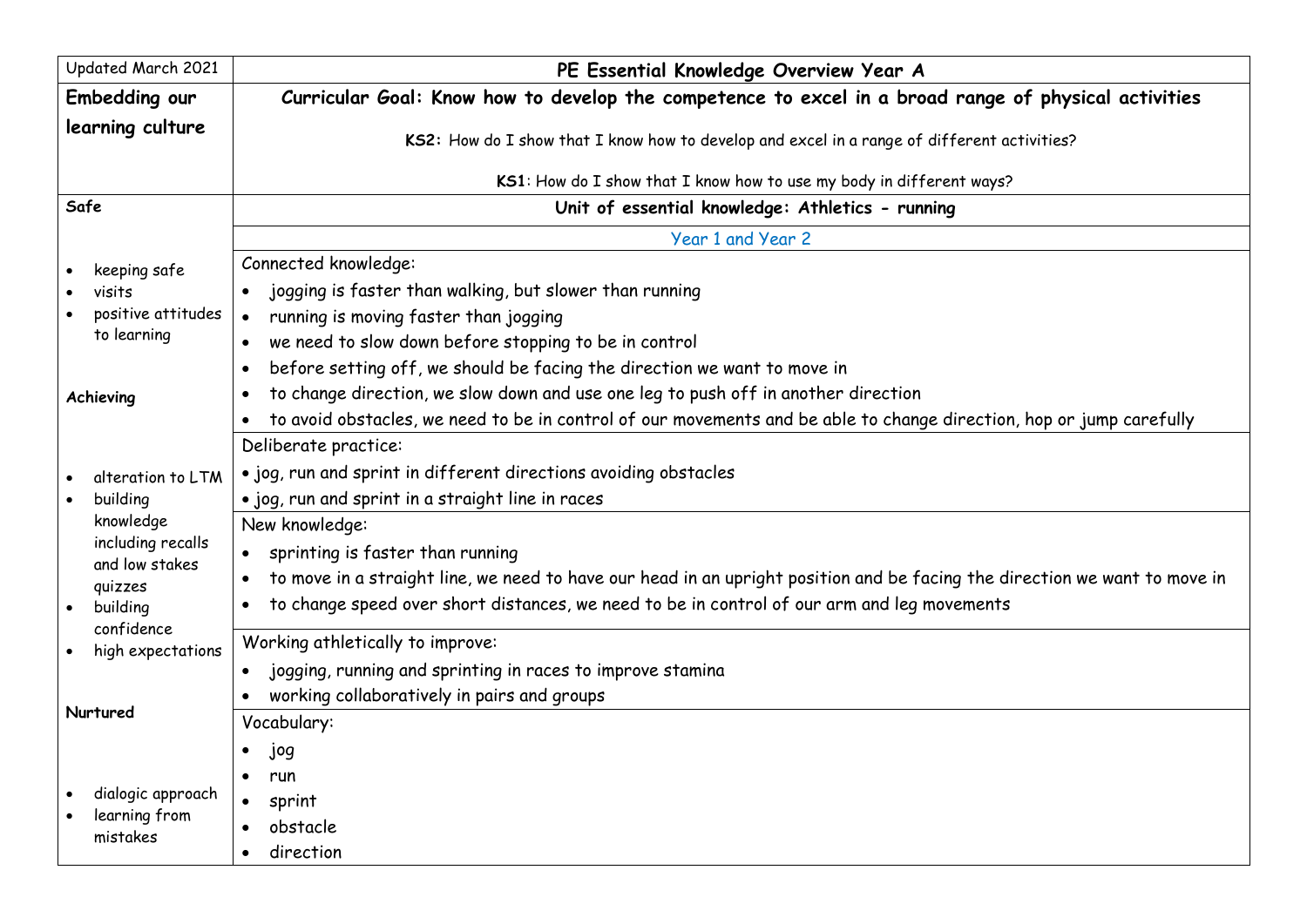| enhancements to                                                                                      | Unit of essential knowledge: Athletics - jumping                                                                                                                                                                                                                                                                                                                                                                                                                                                                                                                                                                                                                                                                      |
|------------------------------------------------------------------------------------------------------|-----------------------------------------------------------------------------------------------------------------------------------------------------------------------------------------------------------------------------------------------------------------------------------------------------------------------------------------------------------------------------------------------------------------------------------------------------------------------------------------------------------------------------------------------------------------------------------------------------------------------------------------------------------------------------------------------------------------------|
| meet physical and<br>mental health                                                                   | Year 1 and Year 2                                                                                                                                                                                                                                                                                                                                                                                                                                                                                                                                                                                                                                                                                                     |
| needs                                                                                                | Connected knowledge:                                                                                                                                                                                                                                                                                                                                                                                                                                                                                                                                                                                                                                                                                                  |
| <b>Included</b><br>pupils supported<br>to meet endpoints<br>Responsible                              | Techniques for jumping and landing safely:<br>> "a two footed jump" means jumping with two feet together, bending your knees and using your arms to propel<br>upwards, then landing with two feet together in the same place<br>> to jump forwards, you need to propel yourself forwards by swinging your arms and bending your knees<br>> to jump backwards, you need to look over your shoulder, and propel backwards by swinging your arms and bending<br>your knees<br>> to jump over an obstacle, you need to jump forwards from an appropriate length away (close enough so that you<br>know that you can jump over the obstacle, but with enough distance from the obstacle so that you do not run into<br>it) |
| sports leaders<br>monitors for<br>equipment                                                          | Deliberate practice:<br>combine different jumps together with fluency and control<br>$\bullet$<br>New knowledge:<br>Techniques for jumping and landing safely with control at take-off and landing (bending knees and using arms to propel):<br>$\bullet$                                                                                                                                                                                                                                                                                                                                                                                                                                                             |
| Respected<br>excellent<br>attitudes<br>development of<br>interpersonal<br>skills: the whole<br>child | $\triangleright$ two feet to two feet<br>$\triangleright$ two feet to one foot<br>$\triangleright$ one foot to same foot<br>$\triangleright$ one foot to opposite foot<br>Techniques to improve jumping for distance include from a standing position include bending knees before take-off and<br>$\bullet$<br>propelling arms upwards and forwards when you take off<br>To jump with accuracy and control, your head needs to be in an upright position facing the direction you are jumping in,<br>your arms need to propel in the direction you are travelling in and you need to bend your knees before take-off and after<br>landing                                                                            |
| Healthy and Active                                                                                   | Working athletically to improve:<br>Working collaboratively in pairs or groups to peer asses technique and accuracy<br>$\bullet$                                                                                                                                                                                                                                                                                                                                                                                                                                                                                                                                                                                      |